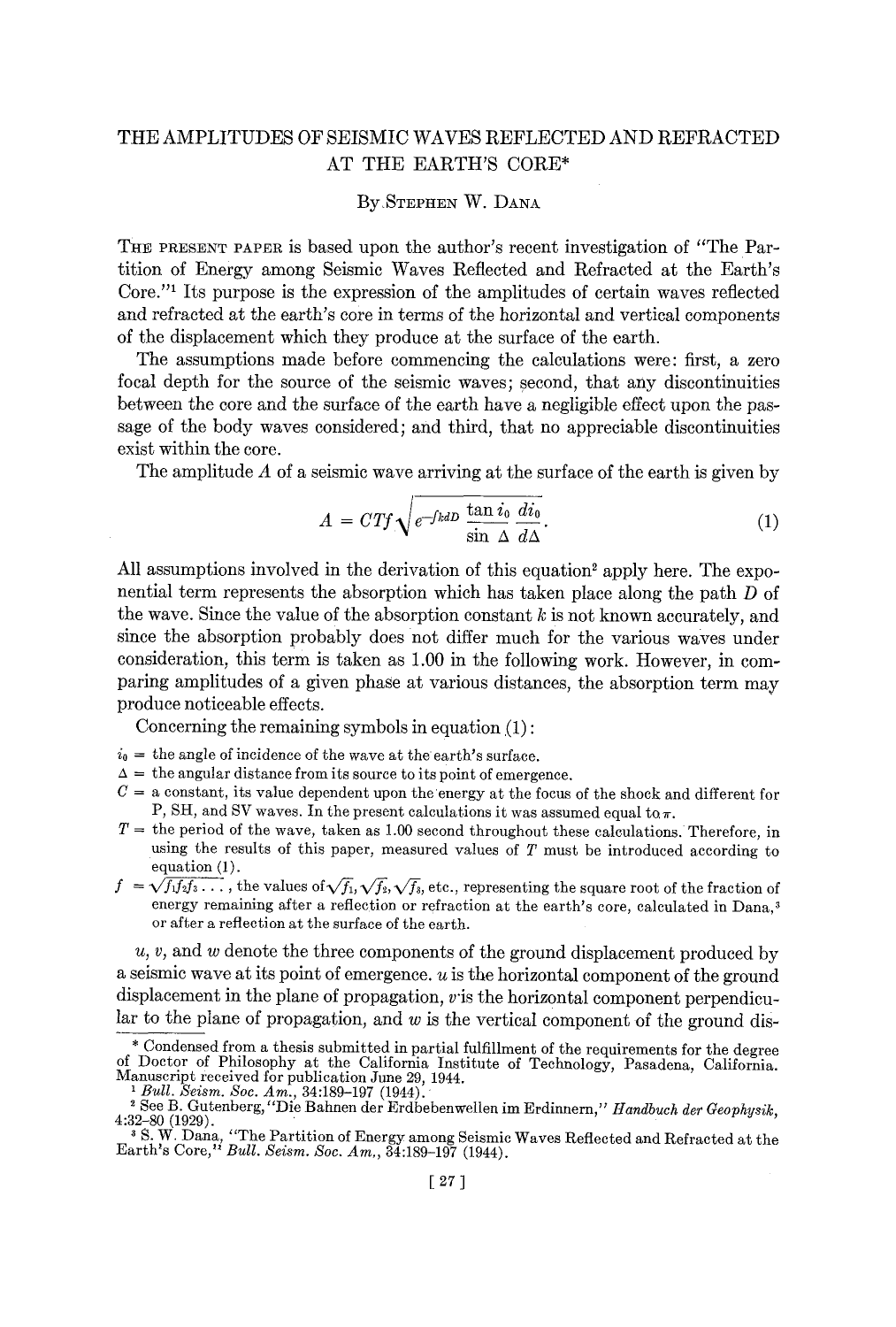placement. All three are computed by multiplying A with the ratios  $u/A$ ,  $v/A$ , and *w/A,* respectively. These ratios are dependent for longitudinal waves only upon the angle of incidence and Poisson's Ratio in the surface layer of the earth, and for shear waves they are dependent, besides, upon the polarization.

For shear waves of the SH type *u/A* and *w/A* are zero, whereas *v/A* is always 2.00. Values of  $u/A$  and  $w/A$  for an incident P wave and an incident SV wave for  $i_0 = 0^{\circ}$ to 90<sup>°</sup> may be found in a figure of Gutenberg's.<sup>4</sup> This figure also contains a plot of the square root of the relative energy for waves reflected from the surface of the earth both for an incident P and an incident SV wave. These values were required for calculating the f of body waves which had been reflected at least once from the earth's surface in the course of their path. All curves used in Gutenberg's figure were for  $\sigma = 0.239$ .

The value of  $i_0$  at a certain  $\Delta$  was calculated from travel-time curves plotted from data contained in papers by Gutenberg and Richter,<sup>5</sup> and by using

$$
\sin i_0 = \frac{V_0}{\overline{V}_\Delta},\tag{2}
$$

where  $V_0$  is the true velocity of a longitudinal or shear wave in the surface of the earth and  $\overline{V}_{\Delta}$  is the apparent velocity  $\left(\frac{d\Delta}{dt}\right)$  of that wave at a particular  $\Delta$ .  $V_0$  was taken to be 5.5 km. per see. and 3.2 km. per see. for P and S waves, respectively (corresponding to the top of the "granitic layer" in the continents). The values of  $i_0$  thus obtained were plotted against  $\Delta$  for each seismic wave. The slope to this curve evaluated the differential  $\frac{di_0}{dx}$ . It may be pointed out that  $f_1/\frac{\tan i_0}{dx}$  is a  $d\Delta$   $\mathbf{v}$  sin  $\Delta$   $d\Delta$ pure number.

The value of the angle of incidence  $i_c$  of a certain wave at the core of the earth is determined from the equation

$$
\frac{r_0 \sin i_0}{V_0} = \frac{r_c \sin i_c}{V_c}.
$$
\n(3)

 $V_0$  is the velocity of the wave at the surface of the earth (5.5 or 3.2 km, per sec.), and  $V_c$  is the velocity of the wave in the mantle at the core (taken as in Dana to be 13.7 km, per sec. for P waves and 7.25 km, per sec. for S waves),  $r_c$  is the radius of the core of the earth (3,446 km.), and  $r_0$  is the radius of the earth (6,366 km.). It is  $i_c$ which determines the value of f for a given wave from the plots of square root of relative energy against angle of incidence in Dana. In the case of a wave transmitted by the core of the earth, the angle of incidence at which it enters the core is determined by Shell's Law, using 8.00 km. per sec. for the velocity of P waves lust inside the core (again see Dana).6

<sup>4</sup> B. Gutenberg, "Energy Ratio of Reflected and Refracted Seismic Waves," *Bull. Seism.* 

Soc. Am., 34:85–102 (1944), p. 99, fig. 3.<br>
6 B. Gutenberg and C. F. Richter, ''On Seismic Waves (First Paper)," *Gerland*'s *Beiträge zur*<br> *Geophysik*, 43:56–133 (1934); ''On Seismic Waves (Second Paper)," ibid., 45:280–

Seismic Waves (Fourth Paper)," *Gerlands Beiträge z. Geophysik*, 54:94-136 (1939).<br>6 References to Dana in this paragraph are to the paper cited in notes 1 and 3.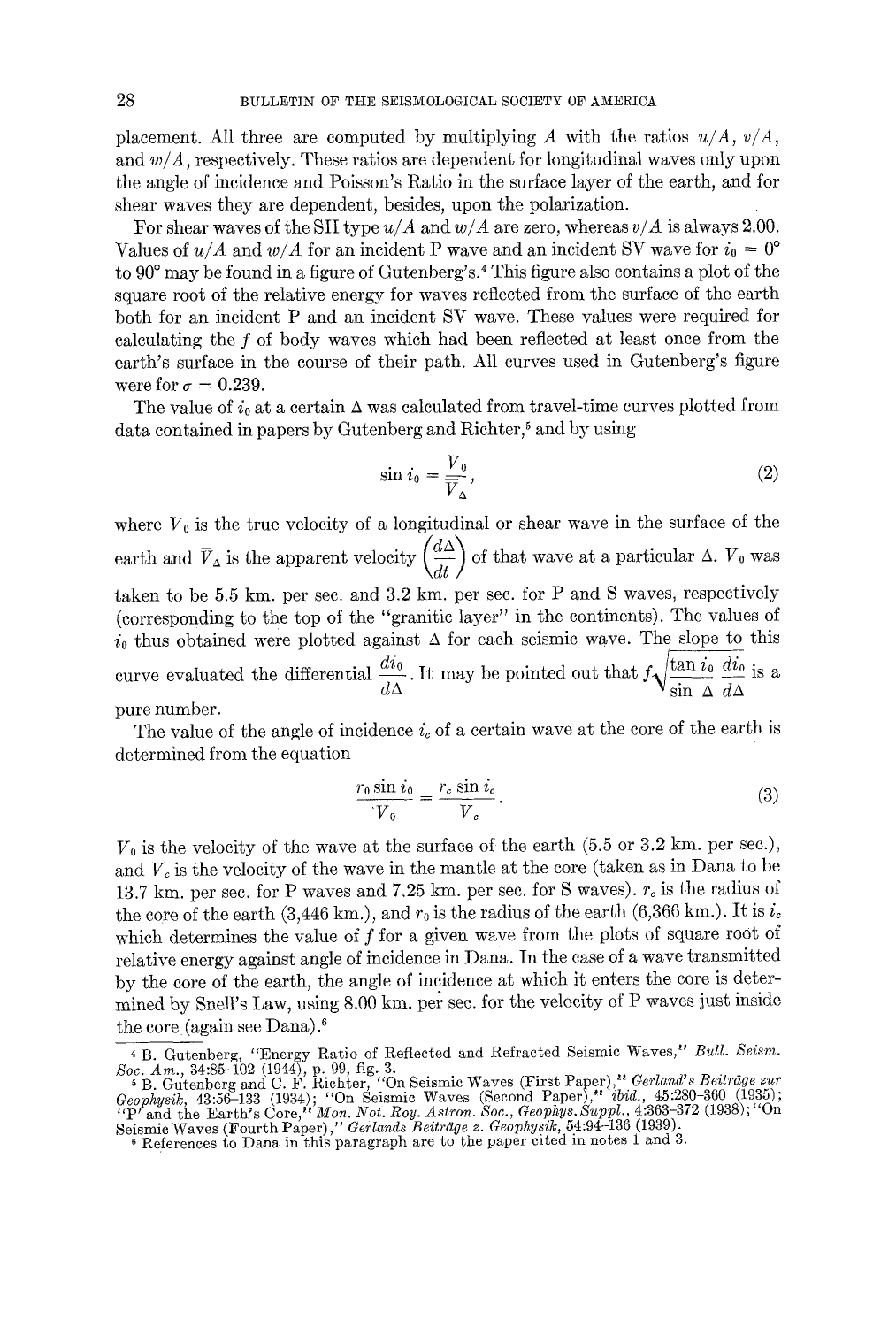In the following work, the horizontal and vertical components,  $u$  and  $w$ , of the surface displacement produced by seismic waves were calculated first for P, SV, PP, and SS (SV type), and are given in table 1.

It will be noted that certain values of u and w are given as infinity. This is merely a mathematical statement because at certain points ( $\Delta = 0^{\circ}$  or 180°) sin  $\Delta$  in the amplitude equation becomes zero. Also in the plots of  $i_0$  vs.  $\Delta$  for waves transmitted by the core at their focal points  $di_0/d\Delta$  becomes infinity. Either of these two factors

|      | $T = 1.00$ Sec. in Equation (1) and Neglecting Absorption |                      |                  |          |                  |            |                  |                      |  |  |  |  |  |
|------|-----------------------------------------------------------|----------------------|------------------|----------|------------------|------------|------------------|----------------------|--|--|--|--|--|
|      | $\mathbf P$                                               |                      | SV               |          | PP               |            | SS (SV type)     |                      |  |  |  |  |  |
| Δ    | и                                                         | w                    | $\boldsymbol{u}$ | w        | $\boldsymbol{u}$ | w          | $\boldsymbol{u}$ | w                    |  |  |  |  |  |
| deg. |                                                           |                      |                  |          |                  |            |                  |                      |  |  |  |  |  |
| 15   | 8.57                                                      | 9.73                 | 3.59             | 9.67     | .                |            |                  |                      |  |  |  |  |  |
| 19   | 5.40                                                      | 7.35                 | 26.35            | 2.535    |                  | .          |                  |                      |  |  |  |  |  |
| 20   | 4.89                                                      | 6.64                 | 14.49            | .000     | $\cdots$         | $\sim 100$ |                  | $\cdots$             |  |  |  |  |  |
| 30   | 1.71                                                      | 3.15                 | 3.435            | 1.959    | 1.70             | 1.928      | 1.822            | 4.91                 |  |  |  |  |  |
| 38   | $\cdots$                                                  | $\sim$ $\sim$ $\sim$ |                  |          | $\cdots$ .       |            | 4.19             | 0.403                |  |  |  |  |  |
| 40   | 1.108                                                     | 2.22                 | 2.025            | 1.084    | 1.362            | 1.851      | 0.000            | .000                 |  |  |  |  |  |
| 44.4 | .                                                         | $\cdots$             | .                | $\ldots$ | .                | .          | .372             | .255                 |  |  |  |  |  |
| 50   | 0.885                                                     | 1.894                | 1.761            | 0.917    | .0974            | 1.530      | .0724            | .0556                |  |  |  |  |  |
| 52.6 | .                                                         | $\cdots$             | .                | $\cdots$ | .                | .          | .000             | .000                 |  |  |  |  |  |
| 60   | .724                                                      | 1.717                | 1.575            | .717     | .644             | 1.188      | .2055            | .1172                |  |  |  |  |  |
| 70   | .524                                                      | 1.531                | 1.388            | .568     | .489             | 0.941      | .224             | .1231                |  |  |  |  |  |
| 80   | .458                                                      | 1.435                | 1.155            | .449     | .470             | .940       | .2897            | .1544                |  |  |  |  |  |
| 90   | .389                                                      | 1.295                | 1.061            | .392     | .452             | .936       | .312             | .1644                |  |  |  |  |  |
| 100  | .2185                                                     | 0.849                | 0.991            | .319     | .436             | .934       | .3303            | .1719                |  |  |  |  |  |
| 101  | .190                                                      | 0.740                | 0.970            | 0.3055   | $\cdots$         | .          | .                | $\cdot$ .            |  |  |  |  |  |
| 103  | 0.1071                                                    | 0.416                | $\cdots$         | $\cdots$ | .                | .          | .                | $\sim$ $\sim$ $\sim$ |  |  |  |  |  |
| 110  |                                                           |                      |                  |          | .424             | .955       | -405             | .1970                |  |  |  |  |  |
| 120  | Not                                                       | Not                  | Not              | Not      | .414             | 0.984      | .447             | .203                 |  |  |  |  |  |
| 140  | existent                                                  | existent             | existent         | existent | .392             | 1.147      | .604             | .2464                |  |  |  |  |  |
| 160  |                                                           |                      |                  |          | 0.488            | 1.528      | 0.791            | 0.3078               |  |  |  |  |  |
| 180  |                                                           |                      |                  |          | $\infty$         | $\infty$   | ${}^{\infty}$    | $\infty$             |  |  |  |  |  |
|      |                                                           |                      |                  |          |                  |            |                  |                      |  |  |  |  |  |

## TABLE 1 CALCULATED VALUES OF U (HORIZONTAL DISPLACEMENT) AND W (VERTICAL DISPLACEMENT) FOR

P, SV, PP, and SS (SV TYPE) AS A FUNCTION OF THE DISTANCE  $\Delta$ , ASSUMING  $C = \pi$  and

gives a value of infinity to the amplitude of a seismic wave. However, in the physical sense this merely means that the value of the amplitude becomes much greater than the amplitudes at neighboring distances on that particular plot. At focal points of waves transmitted by the core, for example, actual measurements show that the amplitudes become as much as twenty times the value of amplitudes at distances

. on both sides of the focal points.

 $\equiv$ 

Next, u and w were calculated for the group of waves reflected once from the surface of the core. They are given in table 2.

The values of w for PcP and of u for ScS (SV type) at  $\Delta = 0^{\circ}$  were approximated by replacing  $\frac{\tan v_0}{\sin \Delta}$  with  $i_0/\Delta$ , where  $i_0$  and  $\Delta$  are in radians. In the vicinity of  $\Delta = 0^\circ$ for this group of waves (PcP, PcS, ScS, and ScP) the slope of the  $i_0$  vs. A curve is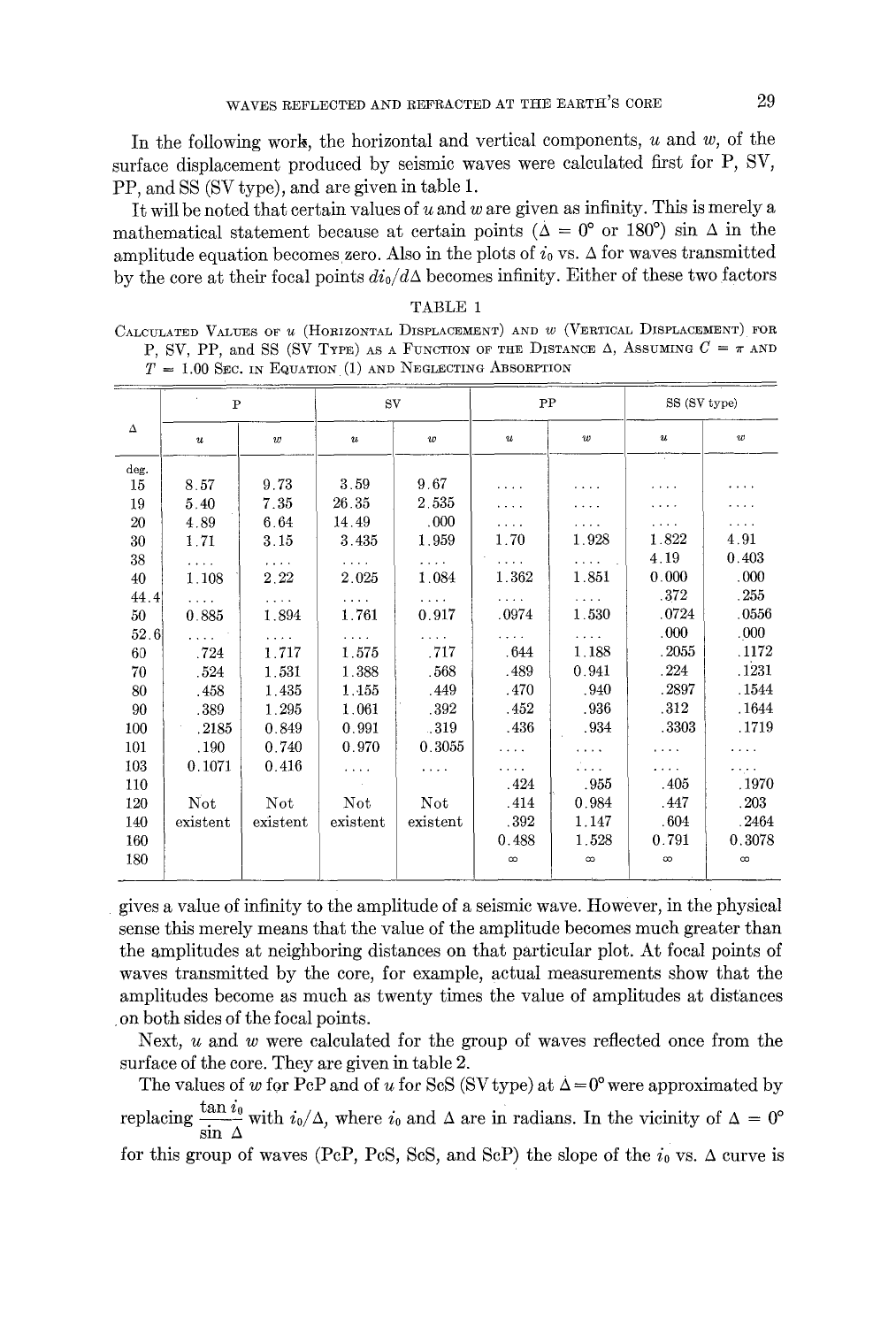a constant. Since  $i_0 = 0^{\circ}$  at  $\Delta = 0^{\circ}$ , integration of  $di_0/d\Delta$  shows that  $di_0/d\Delta = i_0/\Delta$ = K. Thus  $\sqrt{\frac{\tan i_0}{\sin \Delta} \frac{di_0}{d\Delta}}$  = K in the vicinity of  $\Delta = 0^{\circ}$ , where K is the slope of the  $i_0$  vs.  $\Delta$  curve. The values  $u = w = 0$  at  $\Delta = 94^\circ.5$  for PcP are due to the critical angle of incidence at the core, at which f for PeP is zero. The maximum in u and w for ScS (SV type) at  $\Delta = 28^{\circ}$  is caused by the total reflection of energy ( $f = 1.00$ ) from the core of the earth at this particular  $\Delta$ .

TABLE 2 CALCULATED VALUES OF  $u$  and  $w$  for PeP, PeS, SeS (SH and SV TYPES), and SeP (Assumptions are the same as in table 1)

|                           |        |          |          |                  |                  | ScS<br>(SH type)        |          | SeP          |  |
|---------------------------|--------|----------|----------|------------------|------------------|-------------------------|----------|--------------|--|
| $\boldsymbol{\mathit{u}}$ | . 10   | u        | w        | $\boldsymbol{u}$ | $\boldsymbol{w}$ | $\boldsymbol{v}$        | u        | w            |  |
| 0.000                     | 0.0744 | 0.000    | 0.000    | 1.798            | 0.000            | 1.798                   | 0.000    | 0.000        |  |
| .008                      | .126   | . 240    | .010     | 1.615            | .090             |                         |          | $-.380$      |  |
| .021                      | .235   | -372     | .029     | 1.165            | .125             | 1.700                   |          | .654         |  |
| .                         |        |          | .        | 1.459            | .2045            | 1.1.1.1                 | .        | .            |  |
| .049                      | .329   | .383     | .042     | 0.640            | .116             | 1.445                   | .125     | .701         |  |
| .072                      | .399   | .313     | .040     | .520             | .095             | 1.31)                   | .117     | .572         |  |
| .079                      | .397   | .233     | .0315    | .525             | .125             | 1.160                   | .105     | .392         |  |
| .0775                     | .305   | .212     | .030     | $-630$           | . 170            | 0.970                   | .041     | .215         |  |
| 1.1.1.1                   | .      | 0.000    | 0.000    | .                | .                | والمتعاون               | والمتمام |              |  |
| .                         |        |          |          | .803             | .219             | .                       |          |              |  |
| .                         |        |          |          | .                | .                | .                       | 0.000    | 0.000        |  |
| .0535                     | .206   |          |          | .690             | .200             | .738                    |          |              |  |
| .029                      | .143   | Not.     | Not      | .557             | .160             | .590                    | Not      | Not          |  |
| .016                      | .053   | existent | existent | .452             | .140             | .485                    | existent | existent     |  |
| .000                      | .000   |          |          | .                | للمنابذة         | والمناولة               |          |              |  |
| .034                      | .102   |          |          | .375             | .115             | .405                    |          |              |  |
| $.042 -$                  | .128   |          |          | 0.370            | 0.110            | 0.395                   |          |              |  |
| 0.058                     | .212   |          |          | Not              | Not              | $_{\rm Not}$            |          |              |  |
|                           |        |          |          | existent         | existent         | existent                |          |              |  |
|                           |        | PeP      |          | PcS              |                  | <b>ScS</b><br>(SV type) | 1.752    | .027<br>.091 |  |

Table 3 gives the ratios of the u and w of the waves in table 2 to the u and w of P or SV. The components of P were used if the wave started from its source as longitudinal (PcP and PeS), and the components of SV were used if the wave started from its source as a shear wave (SoS and ScP). This was done on account of the fact, mentioned earlier, that the value of the constant  $C$  in the amplitude equation depends upon the energy at the source of the shock and has the same value for all waves starting as P and another value for all waves starting as SV waves. Thus the necessity of the determination of  $C$  is avoided, since PcP, for example, has the same  $C$  as the wave P, and in the ratio of the u of PcP to the u of P the  $C$  cancels out. It should be noted that in general the  $u$  and  $w$  values were determined only for distance intervals of 10<sup>o</sup>. This takes no account of minor irregularities in the traveltime curves. In addition, it should be noted that all results of amplitude ratios in this paper must be multiplied by the ratio of the periods  $T$  of the respective waves to find values comparable with observations from seismograms, and that the ratio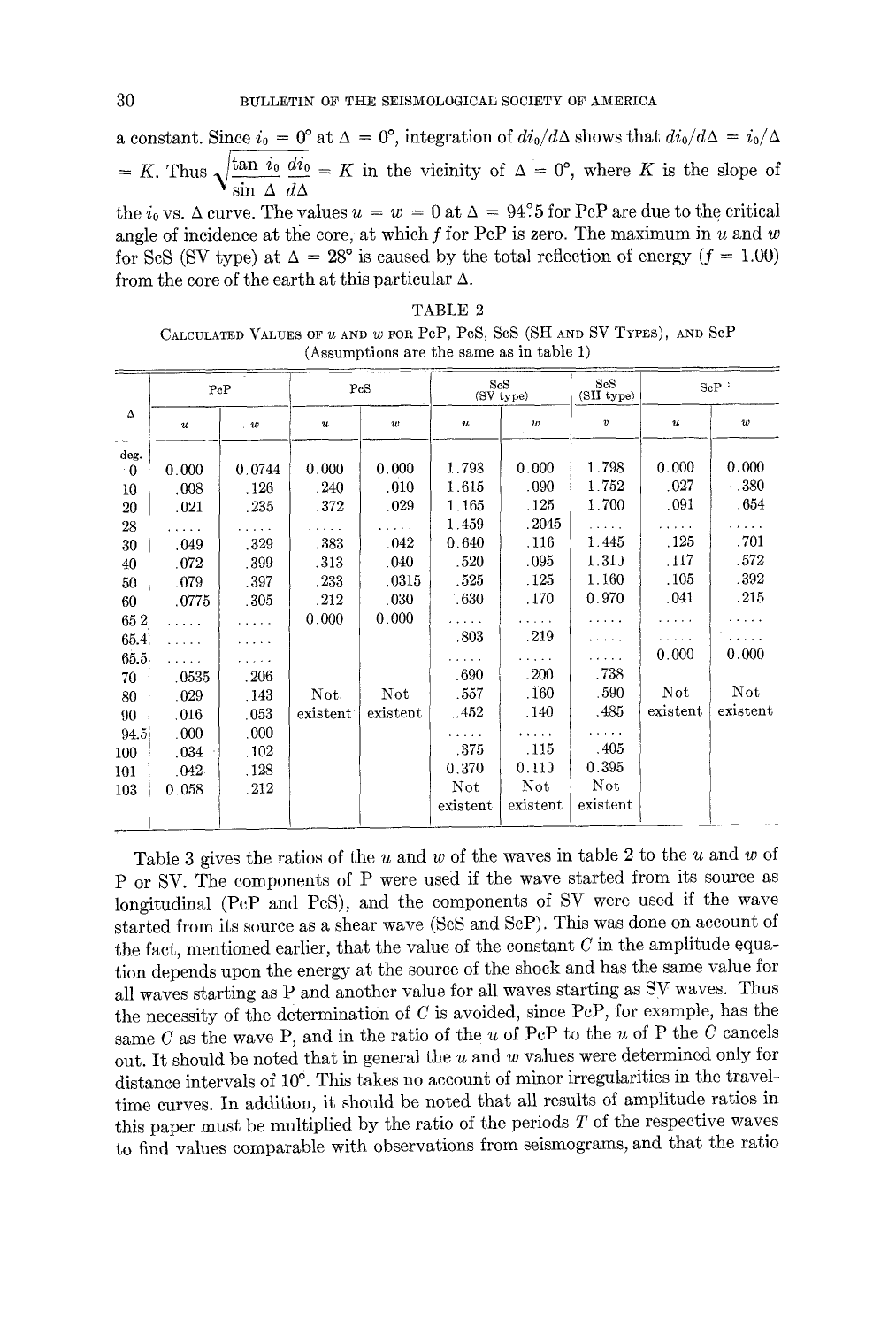of trace amplitudes in seismograms to the ground movement discussed in this paper depends upon the period  $T$ . Also, where the ratios of SH type to SV type waves are used, the ratio of the corresponding values of  $C$  must be considered before comparing observations from seismograms with the calculated values.

The next step in these calculations was the determination of u and w for seismic waves transmitted once by the core of the earth. This group consists of  $P'$  (= PKP), PKS, SKS, and SKP. The travel-time curve for each one of these four waves con-

### TABLE 3

CALCULATED VALUES OF U AND W RATIOS FOR PcP TO P, PcS TO P, ScS (SV) TO SV, ScS (SH) TO SV, ScS (SH) TO SH, AND ScP TO SV

|              | PeP/P           |                 | PeS/P          |                  | SeS(SV)/SV     |                 | ScS(SH)<br>/SV | SeS(SH)<br>/SH  | ScP/SV           |              |
|--------------|-----------------|-----------------|----------------|------------------|----------------|-----------------|----------------|-----------------|------------------|--------------|
| $\Delta$     | u               | w               | и              | $\boldsymbol{w}$ | и              | $\overline{v}$  | v/u            | v               | $\boldsymbol{u}$ | w            |
| deg.<br>15   | 0.0015          | 0.0175          | 0.0369         | 0.0018           | 0.398          | 0.0126          | 0.493          | 0.0956          | 0.0164           | 0.0565       |
| 20           | .0038           | .0302           | .0673          | .0041            | .081           | $\infty$        | . 1124         | .1792           | .0062            | $\infty$     |
| 28<br>30     | .0270           | .1022           | .2152          | .0132            | .3745<br>.357  | 1079<br>.0869   | .421           | .3579           | .0362            | .3578        |
| 40<br>50     | .0675<br>.0917  | . 1855<br>.2082 | .3139<br>.2653 | .0199<br>.0175   | .2578<br>.2978 | .0875<br>. 134  | .648<br>-659   | .5573<br>.5753  | .0573<br>.0590   | .526         |
| 60           | .1130           | .2024           | .2395          | . 1043           | .3998          | .2375           | .615           | .5474           | .0286            | .425<br>.300 |
| 64.2<br>65.4 | .               | .               | 0.0000         | 0.0000           | .<br>.540      | .<br>.339       | .              | .               | .                | .<br>.       |
| 65.5<br>70   |                 |                 |                |                  |                |                 |                | .               | 0.0000           | 0.0000       |
| 80           | , 1249<br>.0985 | . 1741<br>.1263 |                | .<br>1.1.1.1.1   | .500<br>.480   | .350<br>.356    | .533<br>. 504  | .4824<br>.4586  | .<br>.           |              |
| 90<br>94.5   | .0388<br>.0000  | .0437<br>.0000. |                | .                | . 424          | .357            | . 458          | .4214<br>.      | .<br>.           |              |
| 100<br>101   | . 1416          | .1379           | .              |                  | .3785<br>0.381 | .3605<br>0.3635 | .406           | .3776<br>0.3805 | .                |              |
| 103          | .<br>0.3319     | .<br>0.3117     |                | .                |                |                 | 0.407          |                 |                  |              |

(Assumptions are the same as in table 1)

tains four branches (except SKS, which has:three) with three reversals of direction (focal points). In general, the range covered is from just beyond  $\Delta = 100^{\circ}$  to  $\Delta = 180^{\circ}$ . Only some of the important points will be described for this group of waves.

u and w for P' start out at infinity at  $\Delta = 180^{\circ}$ , have a minimum near  $\Delta = 155^{\circ}$ (where  $u = 0.1218$  and  $w = 0.465$ ), and then increase to infinity again at  $\Delta = 142\frac{1}{2}$ focal point). From there u and w decrease to about 0.071 for u and 0.350 for w in the range from  $\Delta = 145^{\circ}$  to 165° and then increase to infinity at the focal point  $\Delta = 169^{\circ}$ . Going from that point back to  $\Delta = 110^{\circ}$  on the next branch, u decreases steadily to 0.0258 and w to 0.1865 at  $\Delta = 120^{\circ}$ , and both increase to infinity at the third focal point  $\Delta = 110^{\circ}$ . For the fourth branch of P' (from  $\Delta = 110$  to 180°) u decreases to 0.0253 at  $\Delta = 115^{\circ}$ , increases to 0.0956 at  $\Delta = 160^{\circ}$ , and then decreases to zero at  $\Delta = 180^{\circ}$ . In this same range w is 0.182 at  $\Delta = 115^{\circ}$ , 1.262 at  $\Delta = 165^{\circ}$ , and 0.417 at  $\Delta = 180^{\circ}$ .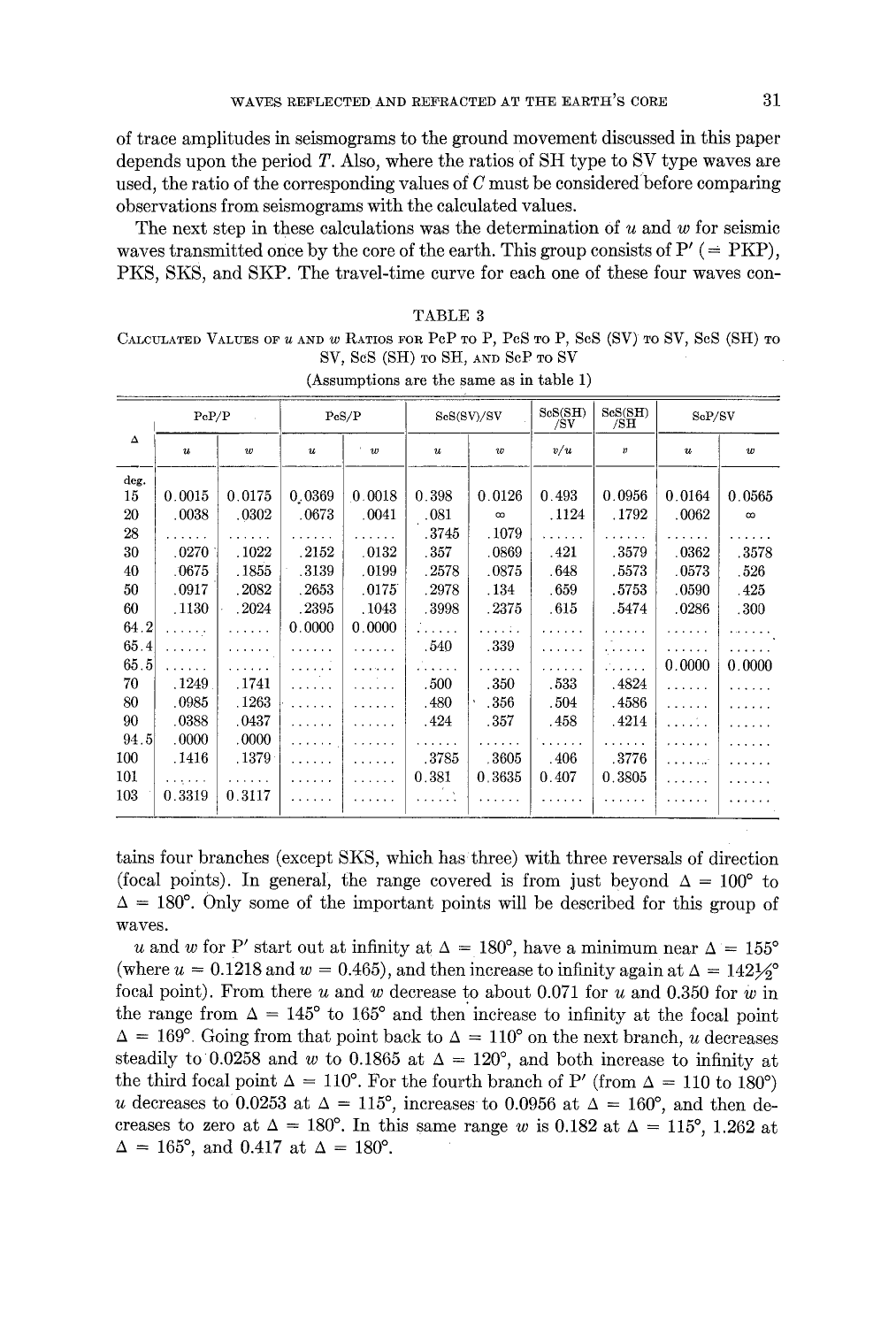Of the two waves PKS and SKP, which are very similar, only SKP will be described because its components are the larger, u and w for SKP are zero at  $\Delta = 149\frac{1}{2}$  and increase to infinity at the focal point  $\Delta = 131\frac{1}{2}$  (w staying just larger than  $u$  in this range),  $u$  then decreases to 0.0410 on the average from the range  $\Delta = 135^{\circ}$  to 155° and becomes infinity at the next focal point  $(\Delta = 158\frac{3}{4})^{\circ}$ , while w is about 0.220 for the same range and also infinity at  $\Delta = 158\frac{3}{4}^{\circ}$ . From this point u and w decrease on the next branch back to  $\Delta = 110^{\circ}$ , where  $u = 0.00772$ and  $w = 0.0589$ , and become infinity at the third focal point  $(\Delta = 104\frac{1}{4})$ . For the fourth branch of SKP (from  $\Delta = 104\frac{1}{4}^{\circ}$  to 180°) u decreases to 0.00464 and w to 0.0368 at  $\Delta = 110^{\circ}$ , increases to 0.02293 (w to 0.2682) at  $\Delta = 155^{\circ}$ , and becomes zero at  $\Delta = 180^\circ$  along with w.

|                                                                      | TABLE 4 |  |
|----------------------------------------------------------------------|---------|--|
| $_{\text{EOD}}$ $\mathbf{P}'$ $_{\text{mo}}$ $\mathbf{P} \mathbf{P}$ |         |  |

|                   | $P^{\prime}/PP$                      |            |                   | SKP/SS (SV)      |          | SKS/SS (SV)       |                  |        |  |
|-------------------|--------------------------------------|------------|-------------------|------------------|----------|-------------------|------------------|--------|--|
| Δ                 | $\boldsymbol{u}$<br>$\boldsymbol{w}$ |            | Δ                 | $\boldsymbol{u}$ | w        | Δ                 | $\boldsymbol{u}$ | w      |  |
| deg.              |                                      |            | deg.              |                  |          | deg.              |                  |        |  |
| 180               | 0.1638                               | 0.1747     | $149\frac{1}{2}$  | 0.000            | 0.000    | 80                | 2.39             | 1.141  |  |
| 155               | .300                                 | .375       | $*131\frac{1}{2}$ | $\infty$         | $\infty$ | 109               | 1.910            | 0.620  |  |
| $*142\frac{1}{2}$ | ${}^{\infty}$                        | $\infty$   | $135 - 155$       | .0690            | .890     | $109^{\circ}$ 42' | 0.000            | .000   |  |
| $145 - 165$       | .150                                 | .260       | $*158\frac{1}{4}$ | $\infty$         | $\infty$ | 120               | .541             | .1497  |  |
| $*169$            | $\infty$                             | $\infty$   | 110               | .01903           | .2982    | 130               | .406             | .0990  |  |
| 120               | .0624                                | .1899      | $*104\frac{1}{4}$ | $\infty$         | $\infty$ |                   |                  |        |  |
| $*110$            | $\infty$                             | $^{\circ}$ | 110               | .01144           | .1868    | (Second)          |                  |        |  |
| 115               | .122                                 | .329       | 155               | .0220            | .690     | branch)           |                  |        |  |
| 160               | .1958                                | .736       | 180               | 0.000            | 0.000    | 135               | .072             | .010   |  |
| 180               | 0.000                                | 0.000      | $\cdots$          | .                | .        | 140               | .041             | .0075  |  |
| $\cdots$          |                                      |            | $\cdots$          | .                | .        | 150               | 0.0374           | 0.0062 |  |

CALCULATED VALUES OF  $u$  and  $w$  Ratios for P' to PP, SKS to SS (SV), and SKP to SS (SV), ASSUMING EQUAL PERIODS AND NEGLECTING DIFFERENCES IN ABSORPTION

\* Focal points.

The remaining wave of this group, SKS, was studied only in the range of  $\Delta$ between 80° and 150°. For SKS u is 0.693 and w is 0.1765 at  $\Delta = 80^{\circ}$ . They decrease slowly to  $\Delta = 109^{\circ}$ , where  $u = 0.1695$  and  $w = 0.0266$ . Then at  $\Delta = 109^{\circ} 42'$  both become zero, owing to the critical angle of incidence gt the inner surface of the core when all the energy is reflected back into the core. Beyond  $\Delta = 109^{\circ} 42'$ , u increases to 0.242 at  $\Delta = 120^{\circ}$  (w = 0.0304 here) and then decreases to 0.207 at  $\Delta = 130^{\circ}$ , where  $w = 0.0218$ . From  $\Delta = 135^{\circ}$  to 150° another branch of SKS was considered in these calculations. For this branch u is 0.0529 and w is 0.00424 at  $\Delta = 135^{\circ}$ , and both decrease to  $\Delta = 150^{\circ}$  (where  $u = 0.0250$  and  $w = 0.00163$ ).

Since the range of P', SKP, and SKS is beyond that of P or SV, the  $u$  and  $w$ ratios calculated using them were made with PP and SS (SV type). In this case PP was used if the wave started from its source as longitudinal, and SS (SV) was used if the wave started as shear. Thus the value of  $C$  in the amplitude equation cancels out. These ratios are given in table 4 for the  $\Delta$  values mentioned in the description of the waves transmitted once by the core of the earth.

The ground displacements  $u$  and  $w$  due to the group of waves reflected once from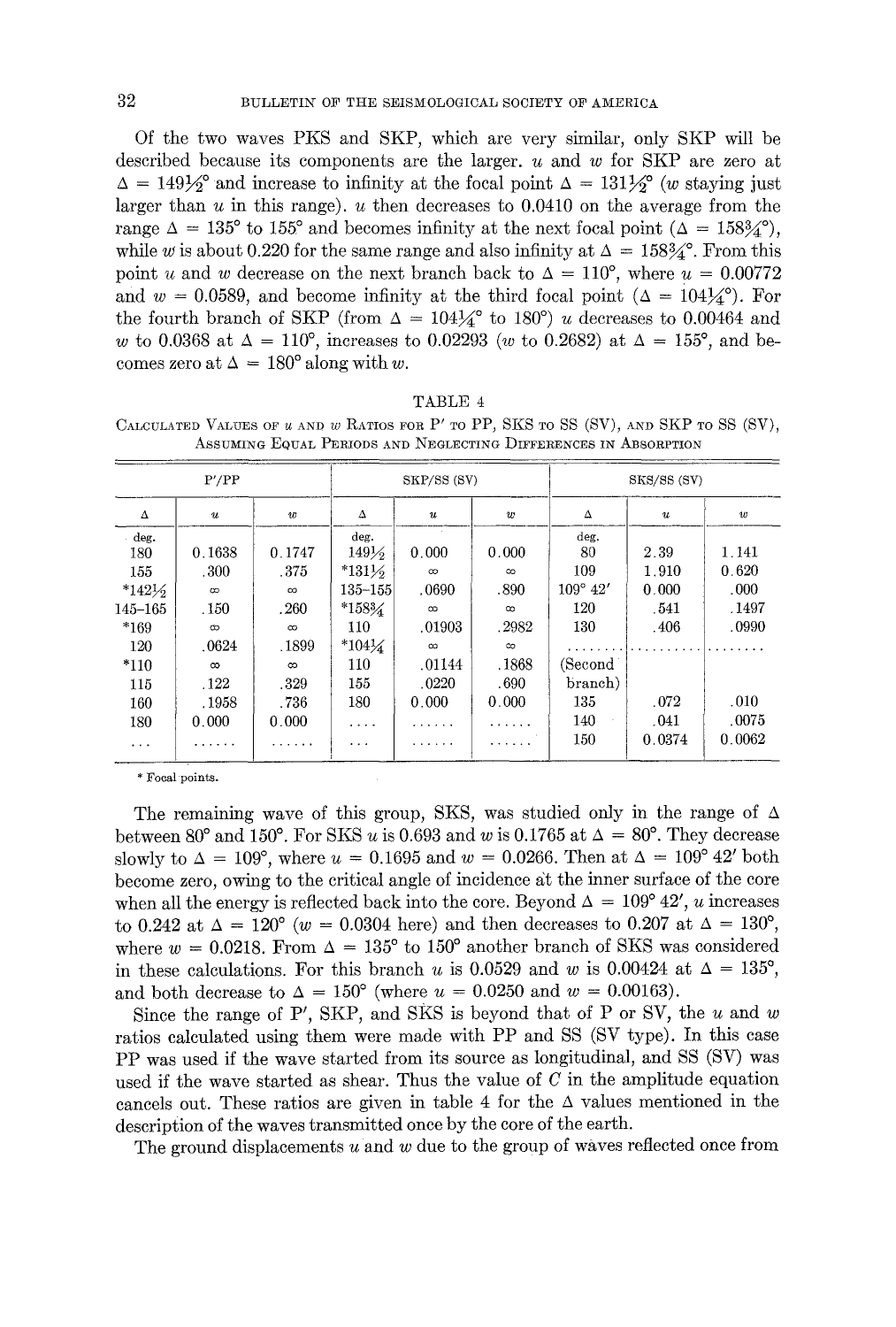the interior surface of the core (PKKP, PKKS, SKKS, and SKKP) were calculated only for certain of their branches, u and w for PKKP are  $\infty$  at  $\Delta = 120^{\circ}$  (a focal point) and then decrease steadily to  $\Delta = 95^{\circ}$ , where u is 0.00479 and w is 0.0256. The travel-time curve for SKKP and PKKS is the same, but since the components of SKKP are the larger they will be given,  $u$  is 0.0149 and  $w$  is 0.0619 for SKKP at  $\Delta = 132^{\circ}$ . These decrease to  $\Delta = 100^{\circ}$ , at which point  $u = 0.001309$  and  $w = 0.00708$ . The u of SKKS is 0.317 at  $\Delta = 100^{\circ}$ , and the w is 0.0776. They decrease to 0.1322 for u and 0.0305 for w at  $\Delta = 115^{\circ}$ , increase to a maximum of 0.367 for u and 0.0735 for w at  $\Delta = 150^{\circ}$ , and decrease to  $\Delta = 165^{\circ}$ , where u is 0.2708 and  $w$  is 0.0518. The large values of the horizontal component of SKKS show that it is the strongest of this group of waves for the  $\Delta$  range studied.

|                                                                         |  | TABLE 5            |  |  |  |
|-------------------------------------------------------------------------|--|--------------------|--|--|--|
| CALCULATED VALUES OF $u$ and $w$ Ratios for PKKP to PP, SKKS to SS(SV), |  |                    |  |  |  |
|                                                                         |  | AND SKKP TO SS(SV) |  |  |  |

|      | PKKP/PP  |          |      | SKKS/SS(SV) |        | SKKP/SS (SV) |                  |        |  |
|------|----------|----------|------|-------------|--------|--------------|------------------|--------|--|
| Δ    | u        | w        | Δ    | u           | 2D     | Δ            | $\boldsymbol{u}$ | w      |  |
| deg. |          |          | deg. |             |        | deg.         |                  |        |  |
| 120  | $\infty$ | $\infty$ | 100  | 0.961       | 0.451  | 132          | 0.02782          | 0.2745 |  |
| 115  | 0.0362   | 0.0740   | 115  | .318        | .156   | 130          | .02619           | .2642  |  |
| 110  | .02155   | .0484    | 130  | .303        | .1557  | 120          | .01072           | . 1211 |  |
| 105  | .01258   | .03015   | 140  | .364        | . 1929 | 115          | .0070            | .0725  |  |
| 100  | .01161   | .02865   | 150  | .550        | .2781  | 110          | .00501           | .0543  |  |
| 95   | 0.01075  | 0.02735  | 165  | 0.300       | 0.1451 | 100          | 0.00396          | 0.0412 |  |

| (Assumptions are the same as in table 4) |  |  |  |  |
|------------------------------------------|--|--|--|--|
|                                          |  |  |  |  |

Table 5 gives the  $u$  and  $w$  ratios calculated for the waves reflected once from the interior surface of the core for the  $\Delta$  values listed in their description.

The last groups of waves for which u and w were calculated were  $P'P'$  and  $P'P'P'$ . The form of the u and w curves when plotted against  $\Delta$  is similar to the form of the same type of curve for  $P'$ ; that is, there are four branches with three reversals of direction (focal points).

u and w for P'P' start at infinity at  $\Delta = 0^{\circ}$ , decrease to 0.0423 for u and 0.1595 for w at  $\Delta = 40^{\circ}$ , and increase to infinity at the focal point  $\Delta = 75^{\circ}$  (corresponds to  $\Delta = 142\frac{1}{2}$  for P'). Then u decreases to 0.0260 for the range  $\Delta = 70^{\circ}$  to 25°, in which w is about 0.130, and they both increase to infinity at the focal point  $\Delta = 22^{\circ}$ (corresponds to  $\Delta = 169^{\circ}$  for P'). u decreases steadily from this focal point to 0.01473 at  $\Delta = 100^{\circ}$ , and increases again to infinity at the third focal point  $\Delta = 140^{\circ}$ (corresponds to  $\Delta = 110^{\circ}$  for P'). w does the same in this range for P'P' except that it is 0.1045 at  $\Delta = 100^{\circ}$ . In the fourth branch of P'P' from  $\Delta = 140^{\circ}$  to 0°, u and w decrease from infinity to 0.0246 for u and 0.1778 for w at  $\Delta = 120^{\circ}$ , increase to 0.0466 for u and 0.546 for w at  $\Delta = 40^{\circ}$  (corresponds to the maximum in P' at  $\Delta = 160^{\circ}$ , and decrease to 0.000 for u and 0.208 for w at  $\Delta = 0^{\circ}$ .

In the case of P'P'P', u and w start at infinity at  $\Delta = 180^{\circ}$ , decrease to  $u = 0.0175$ and  $w = 0.0661$  at  $\Delta = 120^{\circ}$ , and increase to infinity at the focal point  $\Delta = 67.5^{\circ}$ ( $\Delta = 142\frac{1}{2}^{\circ}$  for P'). *u* then decreases to about 0.013 in the range  $\Delta = 70^{\circ}$  to 140<sup>o</sup>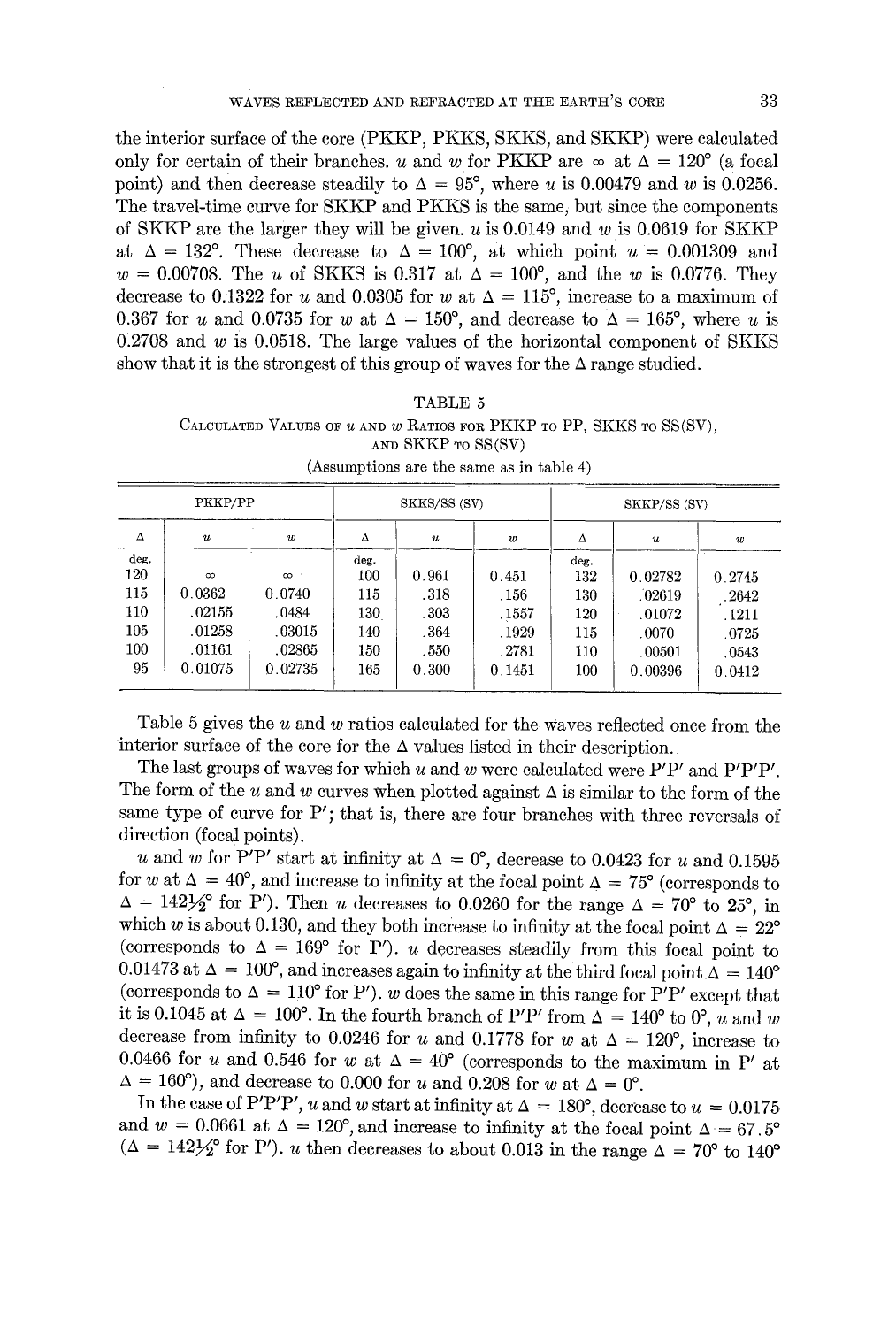$(w)$  becomes 0.0690) and becomes infinity along with w at the second focal point  $\Delta = 147^{\circ}$  (corresponding to  $\Delta = 169^{\circ}$  for P'). u and w decrease to 0.0141 for u and 0.100 for w at  $\Delta = 60^{\circ}$  and become infinity at the third focal point  $\Delta = -30^{\circ}$ ( $\Delta = 110^{\circ}$  for P'). In the fourth branch of P'P'P' (from  $\Delta = -30^{\circ}$  to 180<sup>o</sup>) u decreases to 0.01372 and w to 0.140 at  $\Delta = 90^{\circ}$ , then u increases to 0.0308 and w to 0.362 at  $\Delta = 120^{\circ}$ , and finally u decreases to 0.000 and w to 0.1388 at  $\Delta = 180^{\circ}$ . It should be mentioned that the values of components calculated at  $\Delta = 180^{\circ}$  or  $0^{\circ}$  for P', P'P', and P'P'P' were approximated by plotting  $\frac{2.44}{100}$  as  $\Delta$  increased from  $\sin \Delta$ 170 $\degree$  to within a few minutes of 180 $\degree$ . Although  $i_0$  is also very small for these waves in

|                     |                    |                        |                                  |                                      |                         | (Assumptions are the same as in table 4)                       |                   |                    |                    |
|---------------------|--------------------|------------------------|----------------------------------|--------------------------------------|-------------------------|----------------------------------------------------------------|-------------------|--------------------|--------------------|
|                     | P'P'/PP<br>P'P'/P  |                        |                                  | P'P'P'/P                             |                         | P'P'P'/PP                                                      |                   |                    |                    |
| $\Delta$            | и                  | $\boldsymbol{w}$       | $\boldsymbol{u}$                 | w                                    | Δ                       | $\boldsymbol{u}$                                               | w                 | $\boldsymbol{u}$   | $\boldsymbol{u}$   |
| deg.<br>40<br>$*75$ | 0.0382<br>$\infty$ | 0.0720<br>$\infty$     | 0.0311<br>$\infty$               | 0.0861<br>$\infty$                   | deg.<br>180<br>120      | Not existent for<br>P beyond $\Delta = 103^{\circ}$            |                   | 0.0072<br>0.0423   | 0.00789<br>0.0672  |
| $70 - 25$           | 0.0310             | 0.0710                 | 0.030<br>$(\text{For } \Delta =$ | 0.093<br>$70^{\circ} - 30^{\circ}$ ) | $*67.5$<br>$ 70 - 140 $ | $\infty$<br>0.078                                              | $\infty$<br>0.112 | $\infty$<br>0.0316 | $\infty$<br>0.0745 |
| $*22$               | $\infty$           | $\infty$               | Not calculated                   | for PP                               | $*147$                  | $(For \Delta =  70^{\circ} - 103^{\circ})$<br>Not existent for |                   | $\infty$           | $\infty$           |
| 100                 | 0.0674             | 0.1232                 | 0.0338                           | 0.112                                |                         | Ρ                                                              |                   |                    |                    |
| $*140$              | Not existent       |                        | $\infty$                         | $\infty$                             | 60                      | 0.0267                                                         | 0.0799            | 0.03003            | 0.1151             |
|                     | for $P$            |                        |                                  |                                      | $^{*} - 30$             | $\infty$                                                       | $\infty$          | $\infty$           | $\infty$           |
| 120                 | beyond             | $\Delta = 103^{\circ}$ | 0.0595                           | 0.1805                               | 90                      | 0.0353                                                         | 0.1081            | 0.0304             | 0.1496             |
| 40                  | 0.0421             | 0.246                  | 0.0342                           | . 2945                               | 120                     | Not existent                                                   |                   | 0.0746             | 0.368              |
|                     |                    |                        |                                  |                                      | 180                     | for $P$                                                        |                   | 0.000              | 0.000              |

| CALCULATED VALUES OF $u$ and $w$ Ratios for P'P' to P, P'P'P' to P, | $P'P'$ to PP, and $P'P'P'$ to PP                                                                                |  |  |  |
|---------------------------------------------------------------------|-----------------------------------------------------------------------------------------------------------------|--|--|--|
|                                                                     | the contract of the contract of the contract of the contract of the contract of the contract of the contract of |  |  |  |

TABLE 6

\* Focal points.

this vicinity, it was found that the ratio  $\frac{1}{\sin \Delta}$  approached a constant value and

could be used in the amplitude equation.

u and w ratios for P'P' to P, P'P' to P, P'P' to PP, and P'P'P' to PP were calculated for certain  $\Delta$  ranges of P'P' and P'P'P'. These are given in table 6 and are listed as far as possible for the  $\Delta$  values mentioned in the description of P'P' and P'P'P'. In cases where the amplitudes of P'P', P'P'P', and PP are infinity because  $\Delta = 180^{\circ}$ ,  $\sqrt{\sin \Delta}$  cancels out in the amplitude ratios. For example, at  $\Delta = 180^\circ$  at the start of P'P'P',  $u = \frac{0.001778}{\sqrt{1.100^\circ}}$ . For this same  $\Delta$ , u for PP is  $p/p/p'$  $\frac{0.247}{0.247}$ . The u ratio of  $\frac{1}{244}$  therefore becomes 0.00720, as may be seen in  $\sqrt{\sin 180^\circ}$  PP table 6.

No attempt has been made as yet to compare the calculated ratios of horizontal and vertical components of the ground displacement produced at the earth's surface